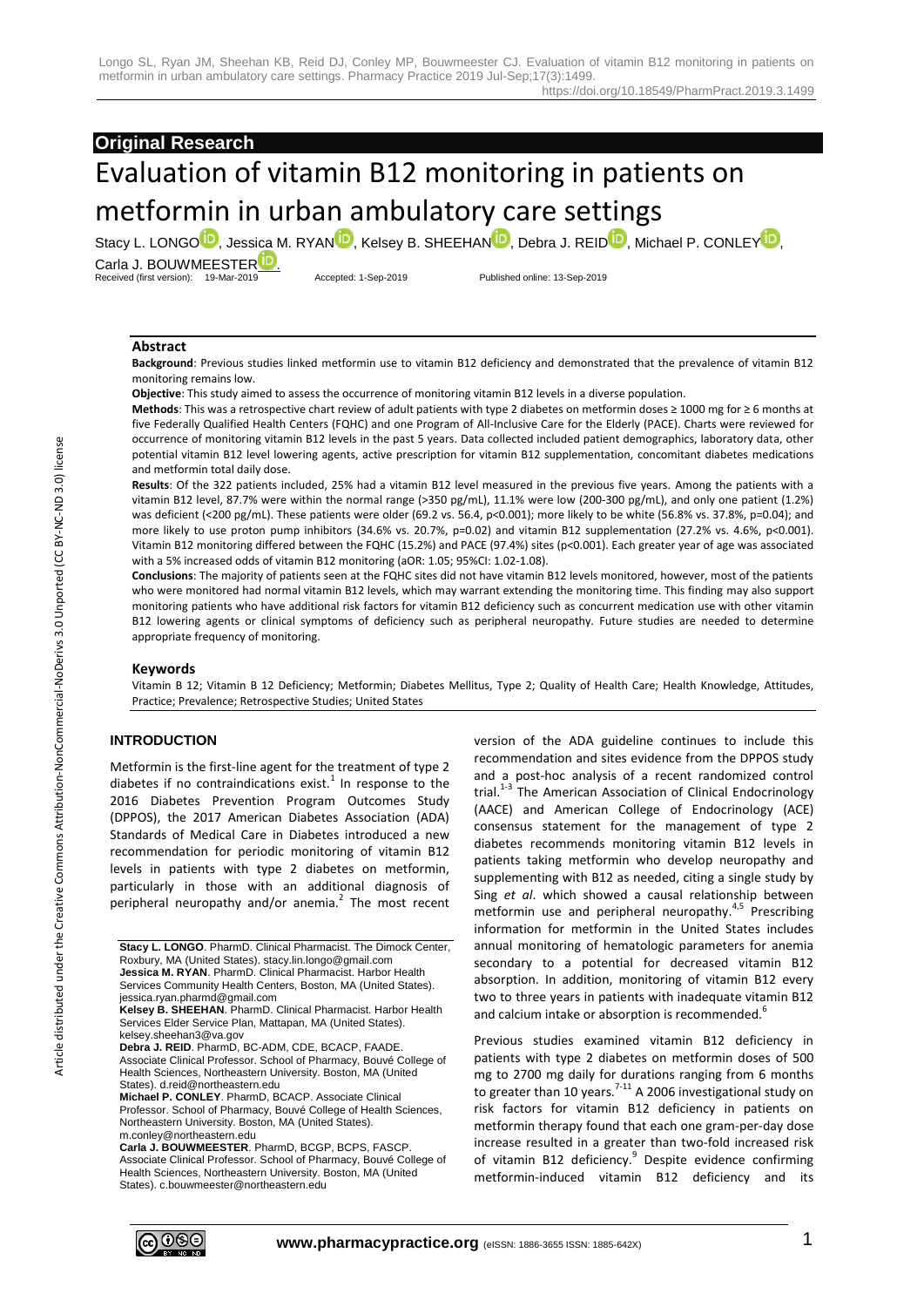associated complications, the frequency of monitoring vitamin B12 levels remains low in clinical practice.<sup>1,2,8,11</sup> There is limited research outside of the Veterans Health Administration on the practice of vitamin B12 monitoring in the ambulatory care setting for patients on metformin.

The aim of this study was to examine the frequency of vitamin B12 monitoring in a diverse patient population within ambulatory care settings, including Federally Qualified Health Centers (FQHC) and a Program of All-Inclusive Care for the Elderly (PACE). The primary objective was to assess the occurrence of vitamin B12 level monitoring within the past 5 years in patients with type 2 diabetes treated with metformin, and to determine if these levels were normal, low, or deficient.

### **METHODS**

A retrospective chart review was performed at six ambulatory care sites (five FQHCs and one PACE) for patients seen by a provider between January 1, 2017 and December 31, 2017. The FQHC sites are community health centers that provide affordable primary and preventative care services to patient populations in medically underserved areas. Patients served represent a wide range of ethnic and socioeconomic backgrounds. Four of the FQHCs are affiliated with one organization and provide services for >30,000 patients located in Boston, MA and the southeastern part of the state, of which 40% report an income 100% below the poverty guideline. The fifth FQHC, also located in Boston, MA, serves a predominantly lowincome population of over 14,000 patients that is 42% Hispanic/Latino and 32% black/African American. The PACE program serves high-risk, frail patients 55 years and older who are nursing home eligible in an attempt to keep them community dwelling. Patient care in the PACE program utilizes interdisciplinary care teams trained in geriatrics and mandatory medical assessments at least every 6 months. Institutional review board (IRB) approval was granted by Northeastern University and supported by individual IRB committees at each clinic site.

Patients aged 18 years and older with a diagnosis of type 2 diabetes and an active prescription for metformin were identified through search queries of each site's electronic medical records (EMR) system. Inclusion criteria included a total daily metformin dose of ≥ 1000 mg for ≥ 6 months and a documented primary care provider visit during the yearlong study period. Duration of metformin use was selected based on previous studies that have reported vitamin B12 serum concentrations may decrease after 6 months of metformin therapy. These studies also noted that patients may not present with clinical symptoms of vitamin B12 deficiency for an additional two to five years which provided rationale for looking back five years.<sup>7,12</sup> Patients were excluded if they had a diagnosis of type 1 diabetes. drug-induced diabetes, abnormal glucose elevations, prediabetes, polycystic ovarian syndrome, celiac disease, Crohn's disease, Graves' disease, chronic pancreatitis, alcoholism, human immunodeficiency virus (HIV), H.pylori infection, or pernicious anemia. The tenth revision of the International Statistical Classification of Diseases and Related Health Problems (ICD-10) codes were used for identifying diagnoses.

Data collected included patient demographic information (age, race, and gender), laboratory data (glycosylated hemoglobin A1C, estimated glomerular filtration rate, and the most recent vitamin B12 level obtained within the previous five years), current vitamin B12 supplementation, concomitant diabetes medications and metformin total daily dose. Researchers ensured that patients had an active prescription for metformin at the time a vitamin B12 level was drawn. Use of the following medications was also collected to account for other possible sources of vitamin B12 deficiency: proton pump inhibitors (PPIs), histamine-2 receptor antagonists (H2RAs), colchicine, and oral contraceptives.

The primary outcome was occurrence of vitamin B12 monitoring within the past five years, and the prevalence of normal (>350 pg/mL), low (200-350 pg/mL), and deficient (<200 pg/mL) vitamin B12 levels. Due to small proportions of our sample with low and deficient vitamin B12 levels, these two categories were combined for analysis. Demographic and clinical data were compared by vitamin B12 monitoring (yes vs. no) using chi-squared tests for categorical variables (with Fisher's exact test used when cell sizes were <5) and Student's t-test for continuous variables.

Logistic regression models were used to compare variables significant at a p<0.05 level in the bivariate comparison of vitamin B12 monitoring (yes vs. no). The initial model included site, age, race, eGFR, proton pump inhibitor use, vitamin B12 supplementation, sulfonylurea use, and DPP-4 inhibitor use as predictors of vitamin B12 monitoring. A backward stepwise selection method was used to retain variables significant at the p<0.05 level. To check for collinearity between age and site, two additional multivariable models were run, including all significant bivariate factors with the exception of site in the first model and age in the second model. Final results were similar when including site and age in the model, therefore both were included in the final model. Adjusted odds ratios (aOR) and 95% confidence intervals (CIs) were calculated for the final model.

A sensitivity analysis was conducted to compare low/deficient versus normal categories of B12 levels in the subgroup of patients for whom data was available (n=81, 25%). Using chi-squared and Fisher's exact tests and Student's t-test, demographic and clinical characteristics were examined between these two groups. Analyses were conducted using SPSS statistics software (version 24) and R (R Core Team (2019). R: A language and environment for statistical computing. R Foundation for Statistical Computing, Vienna, Austria. [https://www.R-project.org/\)](https://www.r-project.org/).

## **RESULTS**

Three hundred twenty-two patients met inclusion criteria and were included in the study: 283 from the five FQHC sites and 39 from the PACE program. Table 1 shows patient demographic and clinical information by vitamin B12 monitoring in the last five years (yes vs. no) (Figure 1). Among the patients with a vitamin B12 level (n=81, 25%), 87.7% were within the normal range (>350 pg/mL), 11.1% were low (200-300 pg/mL), and only one patient (1.2%) was

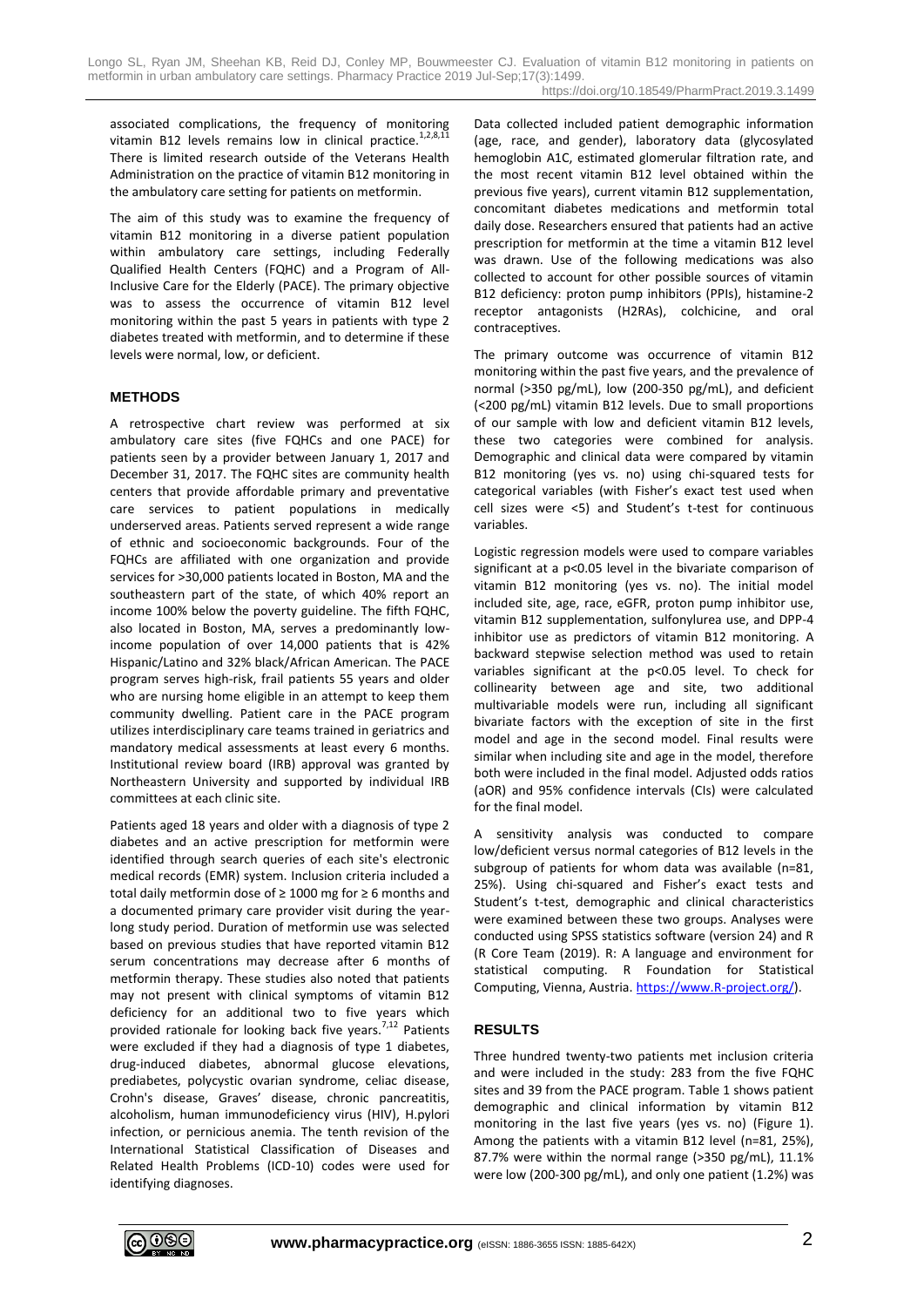Longo SL, Ryan JM, Sheehan KB, Reid DJ, Conley MP, Bouwmeester CJ. Evaluation of vitamin B12 monitoring in patients on metformin in urban ambulatory care settings. Pharmacy Practice 2019 Jul-Sep;17(3):1499. https://doi.org/10.18549/PharmPract.2019.3.1499

| Table 1. Baseline characteristics by vitamin B12 monitoring                                                                              |                               |               |         |
|------------------------------------------------------------------------------------------------------------------------------------------|-------------------------------|---------------|---------|
| <b>Patient Characteristic</b>                                                                                                            | <b>Vitamin B12 Monitoring</b> |               |         |
|                                                                                                                                          | Yes (n=81)                    | No (n=241)    | p-value |
| Site, n (%)                                                                                                                              |                               |               | < 0.001 |
| <b>FQHC</b>                                                                                                                              | 43 (53.1)                     | 240 (99.6)    |         |
| <b>PACE</b>                                                                                                                              | 38 (46.9)                     | 1(0.4)        |         |
| Age (years), mean (SD)                                                                                                                   | 69.23 (12.89)                 | 56.42 (12.15) | < 0.001 |
| Gender, n (%)                                                                                                                            |                               |               | 0.34    |
| Female                                                                                                                                   | 50(61.7)                      | 132 (54.8)    |         |
| Male                                                                                                                                     | 31 (38.3)                     | 109 (45.2)    |         |
| Race, n (%)                                                                                                                              |                               |               | 0.04    |
| White                                                                                                                                    | 46 (56.8)                     | 91 (37.8)     |         |
| African American                                                                                                                         | 21(25.9)                      | 66 (27.4)     |         |
| Hispanic                                                                                                                                 | 8(9.9)                        | 47 (19.5)     |         |
| Asian/Pacific Islander                                                                                                                   | 2(2.5)                        | 18(7.5)       |         |
| Other                                                                                                                                    | 1(1.2)                        | 7(2.9)        |         |
| Declined                                                                                                                                 | 3(3.7)                        | 12 (5.0)      |         |
| eGFR, n (%)                                                                                                                              |                               |               | < 0.001 |
| < 30 ml/min/1.73m2                                                                                                                       | 1(1.2)                        | 0(0.0)        |         |
| 30-44 ml/min/1.73m2                                                                                                                      | 4(4.9)                        | 1(0.4)        |         |
| 45-60 ml/min/1.73m2                                                                                                                      | 19 (23.5)                     | 12 (5.0)      |         |
| > 60 ml/min/1.73m2                                                                                                                       | 42 (51.9)                     | 117 (48.5)    |         |
| ΝA                                                                                                                                       | 15 (18.5)                     | 111 (46.1)    |         |
| Metformin daily dose, n (%)                                                                                                              |                               |               | 0.89    |
| 1000 mg to < 2000 mg                                                                                                                     | 36 (44.4)                     | 103 (42.7)    |         |
| $\geq 2000$ mg                                                                                                                           | 45 (55.6)                     | 138 (57.3)    |         |
| Other antidiabetic agents, n (%)                                                                                                         |                               |               |         |
| Insulin                                                                                                                                  | 21(25.9)                      | 55 (22.8)     | 0.68    |
| Sulfonylurea                                                                                                                             | 35 (43.2)                     | 73 (30.3)     | 0.05    |
| Thiazolidinedione                                                                                                                        | 2(2.5)                        | 10(4.1)       | 0.73    |
| DPP-4 inhibitor                                                                                                                          | 20 (24.7)                     | 20(8.3)       | < 0.001 |
| GLP-1 receptor agonist                                                                                                                   | 15 (18.5)                     | 34 (14.1)     | 0.44    |
| SGLT-2 inhibitor                                                                                                                         | 0(0.0)                        | 7(2.9)        | 0.27    |
| Other B12 lowering agent(s) use, n (%)                                                                                                   |                               |               |         |
| Proton pump inhibitor                                                                                                                    | 28 (34.6)                     | 50 (20.7)     | 0.02    |
| Histamine-2 receptor antagonist                                                                                                          | 5(6.2)                        | 14(5.8)       | 0.99    |
| Colchicine                                                                                                                               | 1(1.2)                        | 4(1.7)        | 0.99    |
| Oral contraceptive                                                                                                                       | 0(0.0)                        | 5(2.1)        | 0.43    |
| B12 supplementation, n (%)                                                                                                               | 22(27.2)                      | 11(4.6)       | < 0.001 |
| Peripheral neuropathy diagnosis, n (%)                                                                                                   | 4(4.9)                        | 3(1.2)        | 0.13    |
| eGFR: estimated glomerular filtration rate; FQHC: Federally Qualified Health Center; PACE: Program of All Inclusive Care for the Elderly |                               |               |         |

deficient (<200 pg/mL) (Figure 2). Those with vitamin B12 monitoring were older (69.2 vs. 56.4, p<0.001); more likely to be white (56.8% vs. 37.8%, p=0.04); and more likely to use proton pump inhibitors (34.6% vs. 20.7%, p=0.02), vitamin B12 supplementation (27.2% vs. 4.6%, p<0.001), sulfonylurea (43.2% vs. 30.3%, p=0.05), and DPP-4 inhibitors (24.7% vs. 8.3%, p<0.001). Additionally, eGFR differed between groups, with more patients with a record of vitamin B12 monitoring having an eGFR of 45-60 ml/min compared to those without monitoring (p<0.001) (Table 1). Vitamin B12 monitoring differed between the FQHC (15.2%) and PACE (97.4%) sites (p<0.001; Figure 1).

The final multivariable model included site, age, sulfonylurea use, and DPP-4 inhibitor use. Each greater year of age was associated with a 5% increased odds of B12 monitoring (aOR: 1.05; 95%CI: 1.02-1.08). Both sulfonylurea (aOR: 2.30; 95%CI: 1.16-4.55) and DPP-4 inhibitor use (aOR: 2.50; 95%CI 0.99-5.98) were associated with just over twice the odds of vitamin B12 monitoring. PACE patients were over 100 times more likely to receive vitamin B12 monitoring; however, these results are likely inflated due to the small sample size of PACE patients (n=39) compared to FQHC patients (n=283). The results from the final multivariable model with backward selection were comparable to the initial model including all significant factors from bivariate comparisons (data not shown).

Sensitivity analyses examining differences in patients with a record of vitamin B12 monitoring (n=81, 25%) with low/deficient vs. normal B12 levels, revealed no significant differences between groups with the exception of site, where a greater proportion of the deficient/low group were from a FQHC site. However, these results should be interpreted with caution given the small sample size included in this analysis (data not shown).

#### **DISCUSSION**

The results of this study expand our understanding of current vitamin B12 monitoring practices in a diverse, urban setting and identify potential interventions to increase adherence to recommended monitoring guidelines. We found that the majority of patients in ambulatory care settings are not being monitored for vitamin B12 deficiency as recommended by national diabetes guidelines and the metformin prescribing information for patients with type 2 diabetes on metformin therapy. Overall, only 25% of patients prescribed metformin for a diagnosis of type 2 diabetes were

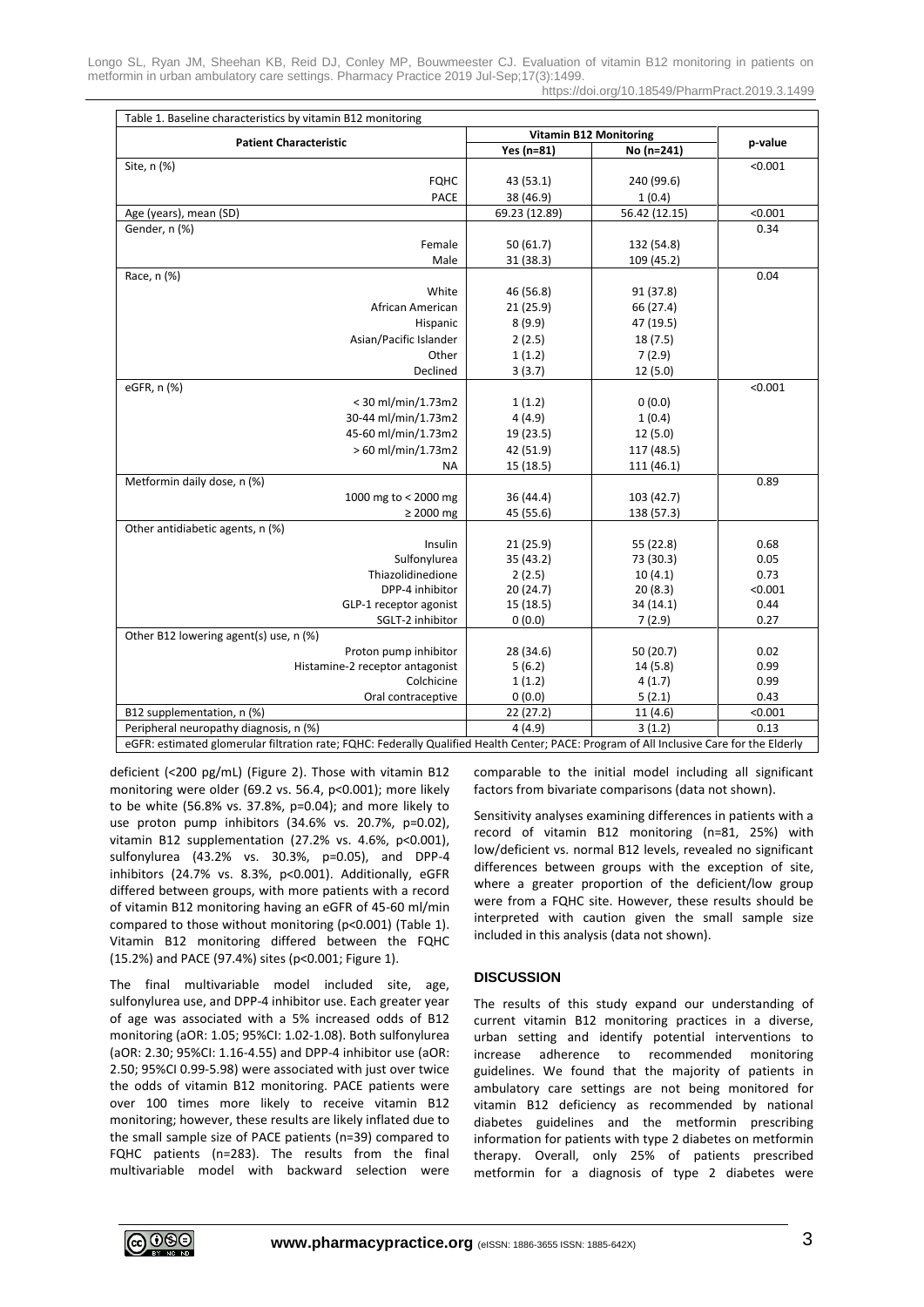Longo SL, Ryan JM, Sheehan KB, Reid DJ, Conley MP, Bouwmeester CJ. Evaluation of vitamin B12 monitoring in patients on metformin in urban ambulatory care settings. Pharmacy Practice 2019 Jul-Sep;17(3):1499. https://doi.org/10.18549/PharmPract.2019.3.1499



Figure 1. Occurrence of B12 Monitoring

monitored for vitamin B12 within a 5-year look back period. Although guidelines differ on the timeframe for monitoring, the ADA recommends periodic monitoring and the package insert for metformin states hematologic parameters should be obtained annually and vitamin B12 monitoring every 2-3 years.<sup>1,6</sup> Two previous studies were conducted in the United States veteran population of predominantly Caucasian males. Kancherla *et al*. found that a high percentage of patients (63%) with type 2 diabetes on metformin were not being periodically monitored for vitamin B12 levels.<sup>9</sup> Pierce et al. excluded patients on <2000mg of metformin daily and also found that 47% of patients were not monitored for vitamin B12 levels.<sup>10</sup> We found higher rates of discordance with monitoring recommendations (74.8%) in a more diverse population, both in race and gender, compared to the veteran population.

PACE program, where the predominant medical specialties are internal and family medicine versus geriatrics, respectively. Older patients often have multiple risk factors for vitamin B12 deficiency such as decreased absorption due to vitamin B12/intrinsic factor complex and the additive effects of drug-induced vitamin B12 deficiency due to polypharmacy. Vitamin B12 levels are obtained in this particular PACE program upon enrollment for all patients and then annually based on risk factors. Compared to the FQHCs, patients at the PACE program were more likely to be on vitamin B12 supplementation (41%), have a diagnosis of peripheral neuropathy (28%), and prescriptions for proton pump inhibitors (41%). Although 97% of PACE patients in this study received vitamin B12 monitoring, we are unable to determine if this was due to metformin use or other indications for monitoring.

We found difference in monitoring between FQHCs and the

The prevalence of normal (87.7%), low (11.1%) and deficient (1.2%) vitamin B12 levels was examined to gain an



Figure 2. Distribution of Vitamin B12 Levels

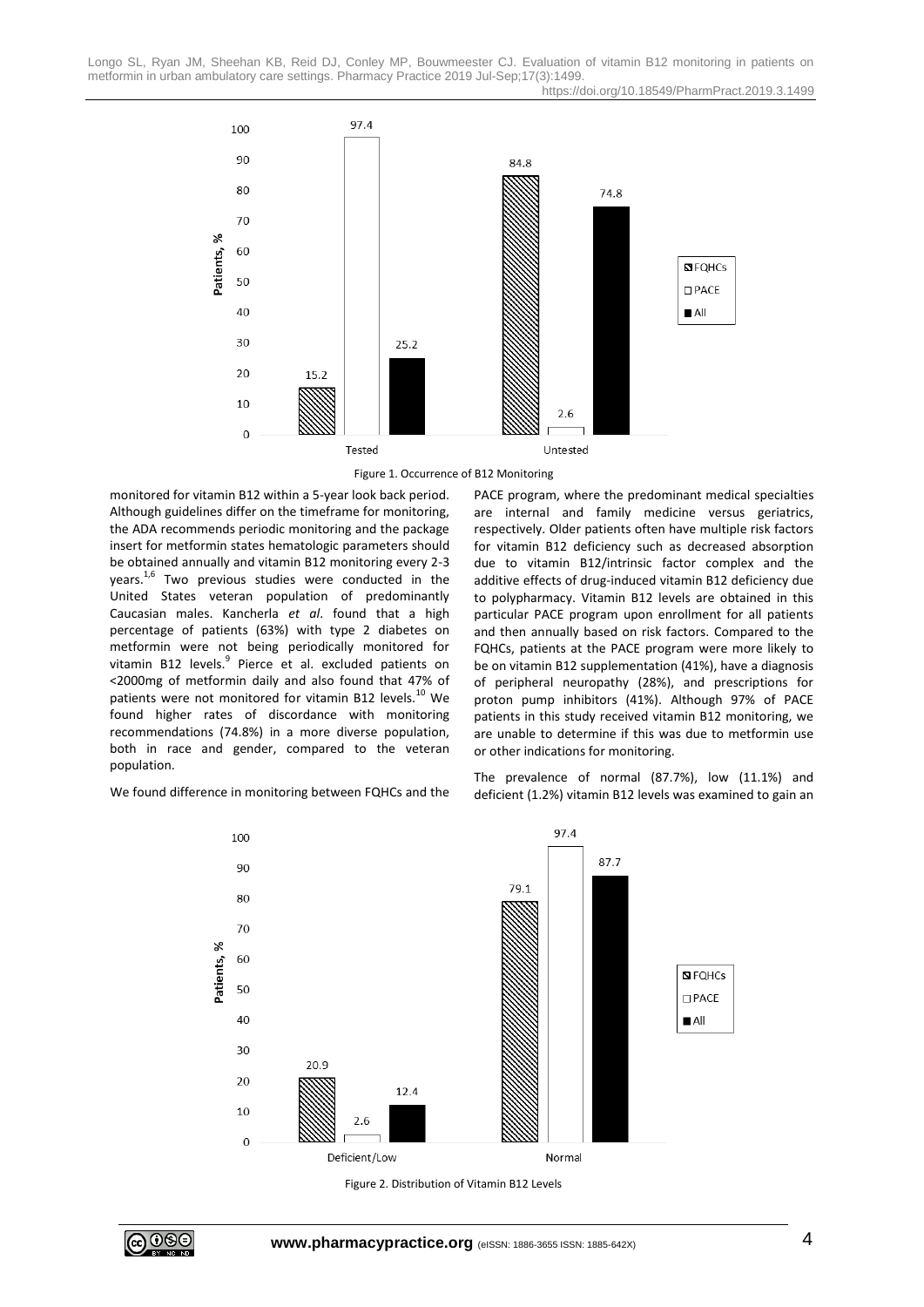Longo SL, Ryan JM, Sheehan KB, Reid DJ, Conley MP, Bouwmeester CJ. Evaluation of vitamin B12 monitoring in patients on metformin in urban ambulatory care settings. Pharmacy Practice 2019 Jul-Sep;17(3):1499. https://doi.org/10.18549/PharmPract.2019.3.1499

understanding of the potential impact and utility of vitamin B12 monitoring. Premarketing trials of metformin found decreased vitamin B12 levels in up to 7% of patients over a 29-week study.<sup>6</sup> This can be compared to our study where 88% of vitamin B12 levels were within the normal range for patients on metformin for more than one year. In our sample, we found that one third of the patients in the normal range of B12 (28%) were currently prescribed vitamin B12 supplements. Of the ten patients with low or deficient vitamin B12 levels, 80% did not have an active prescription for vitamin B12 supplementation and 20% were on an additional agent that may potentially lower the vitamin B12 level. Nearly 10% of our sample without a vitamin B12 level had a diagnosis of peripheral neuropathy, and 5% had an active prescription for vitamin B12 supplementation but no vitamin B12 level checked. This highlights the need for provider education and improvements in current patient care processes to ensure that vitamin B12 levels are being monitored periodically in patients on metformin or receiving supplementation. Optimal monitoring of vitamin B12 would allow for early intervention in patients with low or deficient levels in order to provide appropriate vitamin B12 supplementation and prevent complications or further comorbidity.

The available data regarding peripheral neuropathy linked to metformin-induced vitamin B12 deficiency is conflicting and limited. Ahmed *et al*. did not find a correlation between metformin-induced vitamin B12 deficiency and peripheral neuropathy.<sup>8</sup> Aroda *et al*. found that patients on metformin with low vitamin B12 levels had higher prevalence of peripheral neuropathy.<sup>2</sup> In our study, 7.1% of patients diagnosed with peripheral neuropathy did not have a vitamin B12 level measured in the last five years. However, all 15 patients with a vitamin B12 level and peripheral neuropathy had a level within the normal range and 53.3% had an active prescription for vitamin B12 supplementation. Although all patients with a vitamin B12 level and peripheral neuropathy diagnosis had normal levels, it is still important to rule out vitamin B12 deficiency as a potential cause or contributing factor of peripheral neuropathy. Additionally, for patients who have a low or deficient level and a diagnosis of peripheral neuropathy, vitamin B12 supplementation could reduce the need for prescription medications for treatment of peripheral neuropathy.

Results of this study can be used to support quality improvement initiatives to increase the frequency of vitamin B12 monitoring in ambulatory care settings. Although our study was not designed to explore causes of lack of monitoring, we hypothesized several reasons for the low percentage of patients with vitamin B12 levels including lack of knowledge regarding monitoring recommendations; low prioritization of vitamin B12 monitoring compared to other diabetes recommendations; and the likelihood that vitamin B12 levels would be within the normal range. Interventions to increase vitamin B12 monitoring may include: EMR optimization by adding vitamin B12 levels to a standardized lab order set for patients with type 2 diabetes, automatic data reporting of patients that may need a vitamin B12 level, or a lab monitoring policy for patients on metformin. Clinical pharmacists, as part of the interprofessional patient care team, could be utilized to help educate providers on the value of vitamin B12 monitoring, current recommendations for patients on metformin and to identify patients at highrisk of vitamin B12 deficiency. In addition, it is important to continue monitoring patients with vitamin B12 deficiency and those receiving vitamin B12 to prevent unnecessary supplementation. Although unnecessary vitamin B12 supplementation may not be harmful, it increases pill burden or intramuscular injections and adds unnecessary healthcare costs.

Based on our study design and data extraction methods, a few limitations were present. We were unable to determine the total duration of metformin treatment for multiple reasons. Information prior to the conversion from paper to electronic medical records was not available. Additionally, metformin prescription initiation dates prior to care at the study sites were unknown. Since duration of use was not collected, a correlation could not be made between duration of metformin therapy and vitamin B12 levels. Additionally, the metformin dose was determined based on the active prescription included in the EMR, which does not account for patient adherence. Although vitamin B12 supplementation was prescribed for some patients, the indication for its use was often undocumented and over-the-counter supplementation was not accounted for in this study. Lastly, it is unknown if patients receiving vitamin B12 supplementation had previously low or deficient levels due to metformin use.

### **CONCLUSIONS**

In conclusion, the majority of patients at the FQHCs were not being monitored in accordance with the ADA guidelines. This revealed the need to educate providers and implement quality improvement projects to improve vitamin B12 monitoring in patients on chronic metformin therapy in ambulatory care settings. Providers should also consider obtaining vitamin B12 levels in patients with a current diagnosis and/or treatment for peripheral neuropathy and prior to initiating treatment in patients with a new diagnosis of peripheral neuropathy to rule out deficiency. However, most of the patients in our study who were monitored had normal vitamin B12 levels, which may warrant extending the monitoring time. It would be beneficial for future studies to assess longitudinal vitamin B12 monitoring in order to better define the ideal frequency of vitamin B12 monitoring in patients with type 2 diabetes treated with metformin.

#### **ACKNOWLEDGEMENTS**

The authors wish to acknowledge Thomas M. Matta, PharmD. for his contribution to study conception/design.

#### **CONFLICT OF INTEREST**

The authors have no conflicts of interest to disclose.

#### **FUNDING**

None.